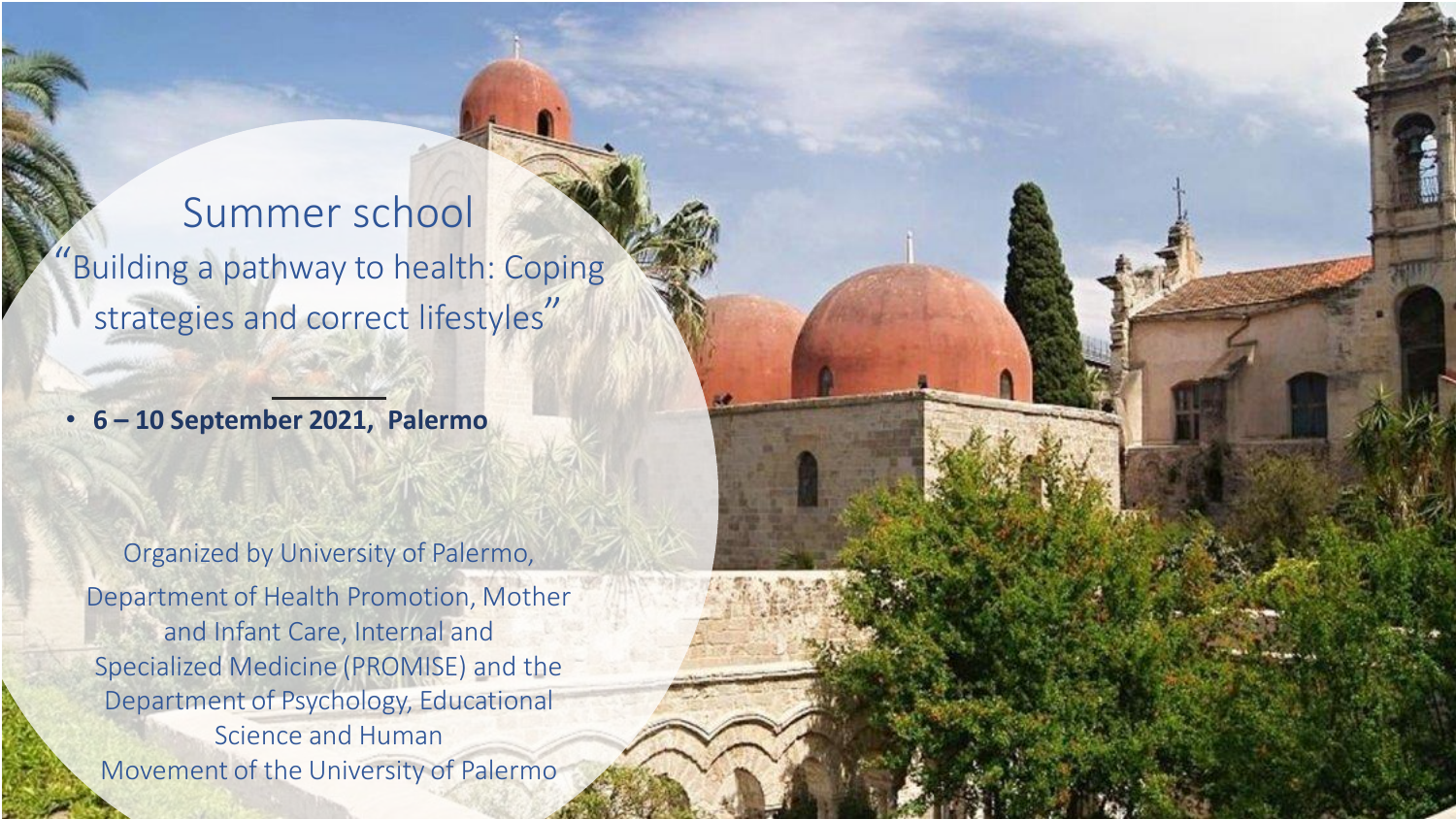| <b>Programm Day 1</b> | <b>Monday 06 September 2021</b>                                                                                                         |
|-----------------------|-----------------------------------------------------------------------------------------------------------------------------------------|
| $13:00 - 14:00$       | <b>Registration</b>                                                                                                                     |
| $14:00 - 14:30$       | Welcome of UNIPA Rector and the Heads of UNIPA Organizing Departments                                                                   |
| $14:30 - 16:30$       | Epidemiology of non-communicable chronic diseases and their determinants: data and methods<br>Domenica Matranga, University of Palermo  |
| $16:30 - 18:30$       | Balanced nutrition and healthy diets, with special focus to Whole-food and Plant-based Diet<br>Ana Juan-García, Universitat de Valencia |
| $19:00 - 21:00$       | <b>Dinner</b>                                                                                                                           |
| $21:00 - 23:00$       | <b>Free Time</b>                                                                                                                        |
|                       |                                                                                                                                         |
|                       |                                                                                                                                         |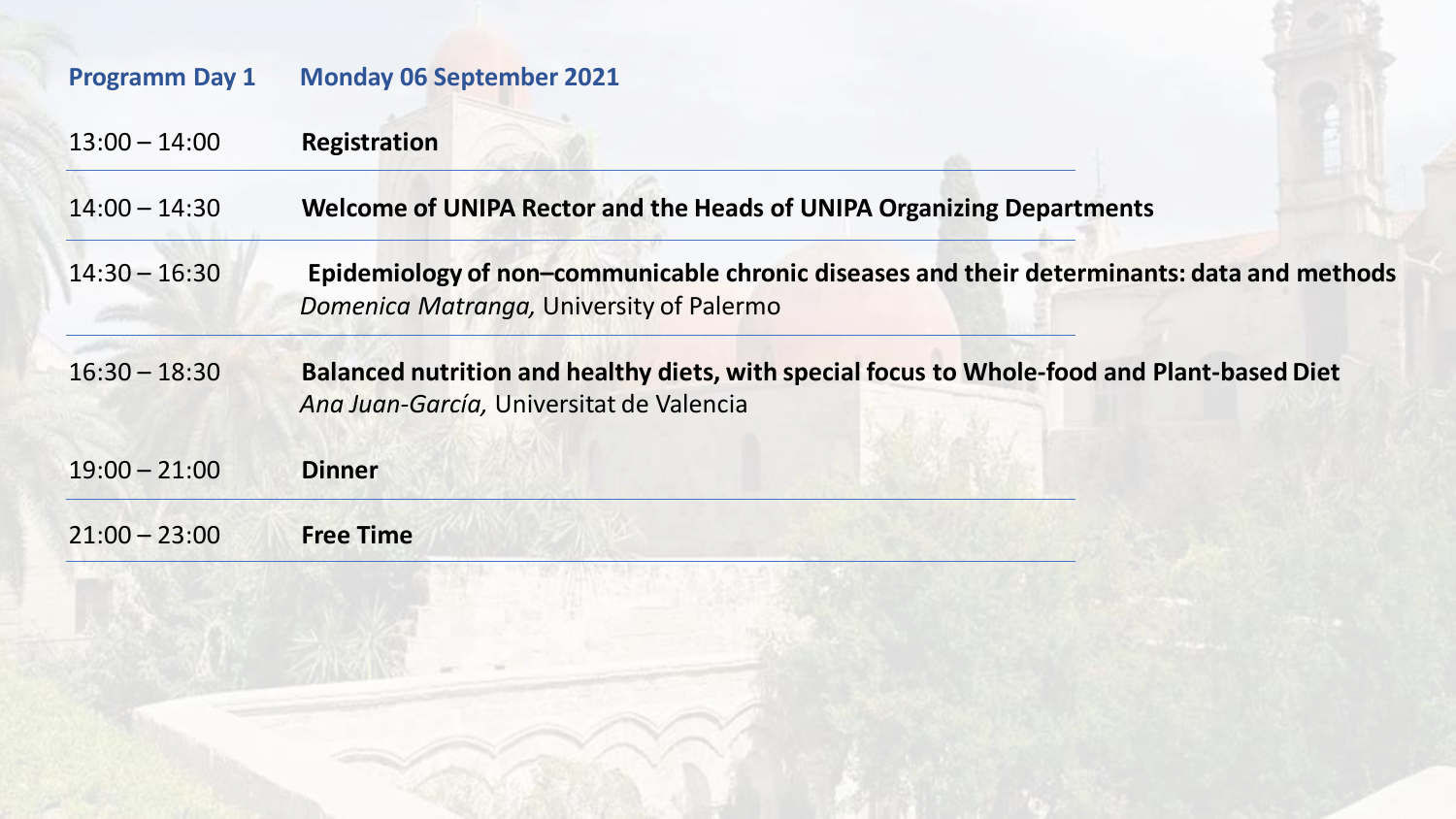# **Programm Day 2 Tuesday 07 September 2021**

| $9:30 - 11:30$  | The neurobiology of addiction and stress. A vulnerability/resilience perspective<br><b>Beat Lutz</b><br>University Medical Center of the Johannes Gutenberg - University Mainz; Leibniz Institute for<br><b>Resilience Research (LIR) Mainz</b> |
|-----------------|-------------------------------------------------------------------------------------------------------------------------------------------------------------------------------------------------------------------------------------------------|
| $11:30 - 12:30$ | Physical activity: physiological mechanisms and health impact<br>Liga Plakane, University of Latvia                                                                                                                                             |
| $12:30 - 14:00$ | Lunch                                                                                                                                                                                                                                           |
| $14:00 - 16:00$ | Balanced nutrition and healthy diets, with special focus to Whole-food and Plant-based Diet<br>Laura Escrivá, Universitat de Valencia                                                                                                           |
| $16:00 - 19:00$ | <b>Free Time</b>                                                                                                                                                                                                                                |
| $19:00 - 21:00$ | <b>Dinner</b>                                                                                                                                                                                                                                   |
| $21:00 - 23:00$ | <b>Free Time</b>                                                                                                                                                                                                                                |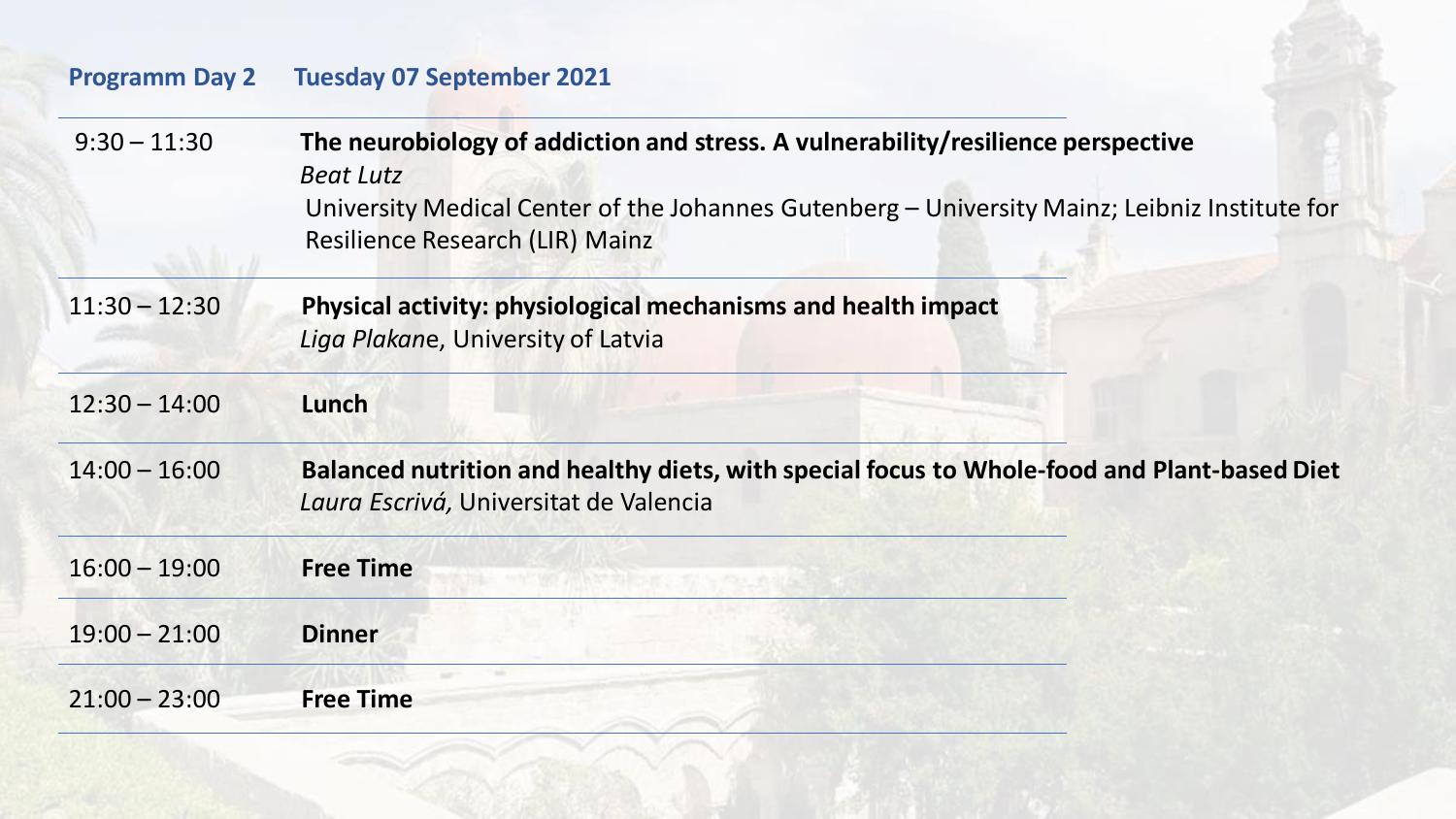# **Programm Day 3 Wednesday 08 September 2021**

| $9:30 - 11:30$  | Coping strategies, communicative skills, decision making<br>Vanessa Sanchez and Silvia Corchon, Universitat de Valencia            |
|-----------------|------------------------------------------------------------------------------------------------------------------------------------|
| $11:30 - 12:30$ | Physical activity: physiological mechanisms and health impact<br>Liga Plakane, University of Latvia                                |
| $12:30 - 14:00$ | Lunch                                                                                                                              |
| $14:00 - 16:00$ | Resilience to meet the challenge of addiction I : alcohol and tobacco<br>Carla Cannizzaro and Anna Brancato, University of Palermo |
| $16:00 - 19:00$ | <b>Free Time</b>                                                                                                                   |
| $19:00 - 21:00$ | <b>Dinner</b>                                                                                                                      |
| $21:00 - 23:00$ | <b>Free Time</b>                                                                                                                   |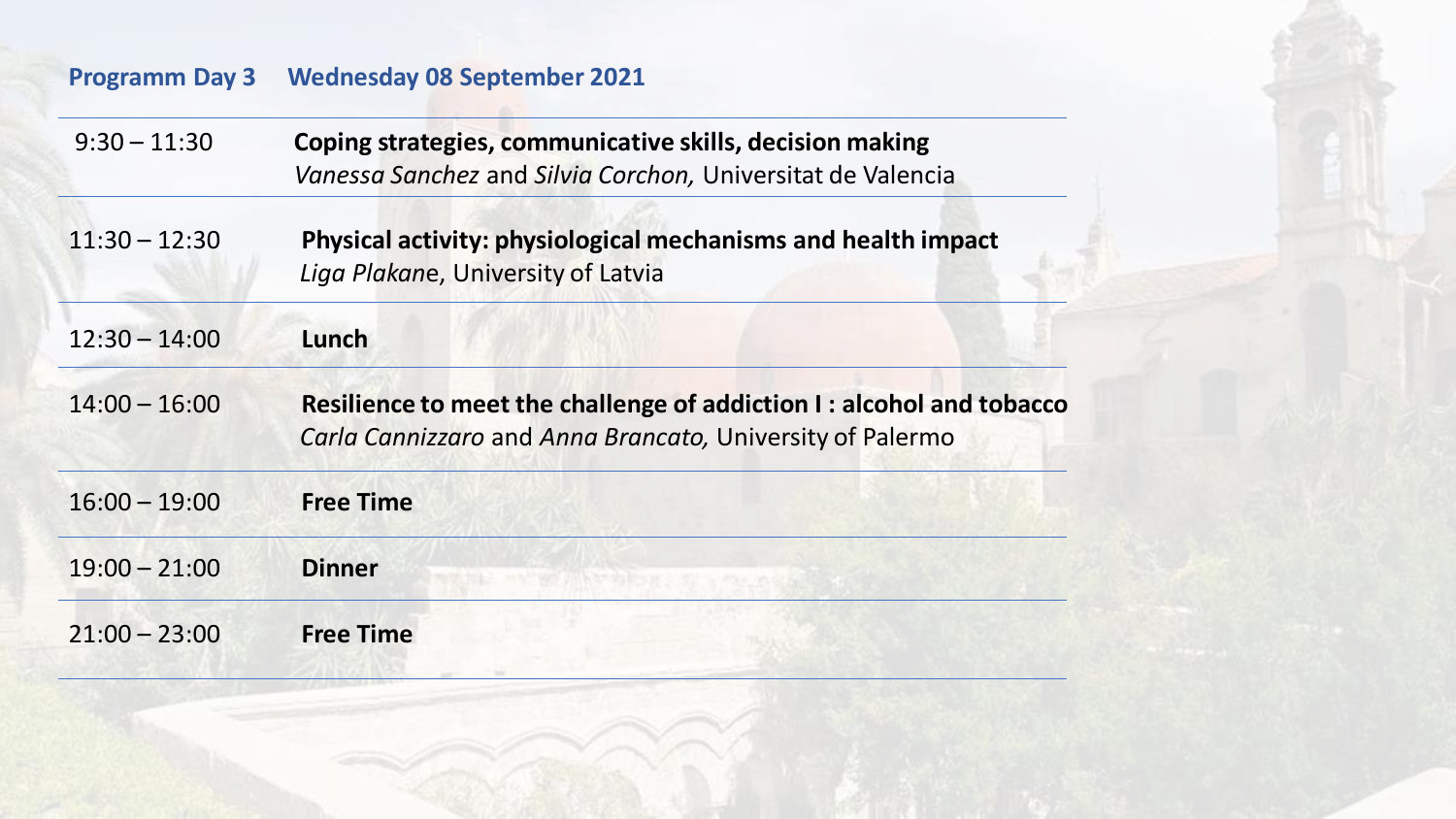### **Programm Day 4 Thursday 09 September 2021**

12:30 – 14:00 **Lunch**

9:30 – 11:30 **Coping strategies, communicative skills, decision making** *Johanna Eronen,* University of Jyväskylä

| $11:30 - 12:30$ | <b>Sexually Transmitted Diseases and sexual behaviour</b> |
|-----------------|-----------------------------------------------------------|
|                 | Laura Saporito, University of Palermo                     |
|                 |                                                           |

14:00 – 16:00 **Resilience to meet the challenge of addiction II : drugs of abuse** *Carla Cannizzaro* and *Anna Brancato,* University of Palermo

16:00 – 16:30 **Interoception and Emotion** *Alicia Fournier,* University of Bourgogne

| $16:30 - 19:00$ | <b>Free Time</b> |  |
|-----------------|------------------|--|
| $19:00 - 21:00$ | <b>Dinner</b>    |  |
| $21:00 - 23:00$ | <b>Free Time</b> |  |